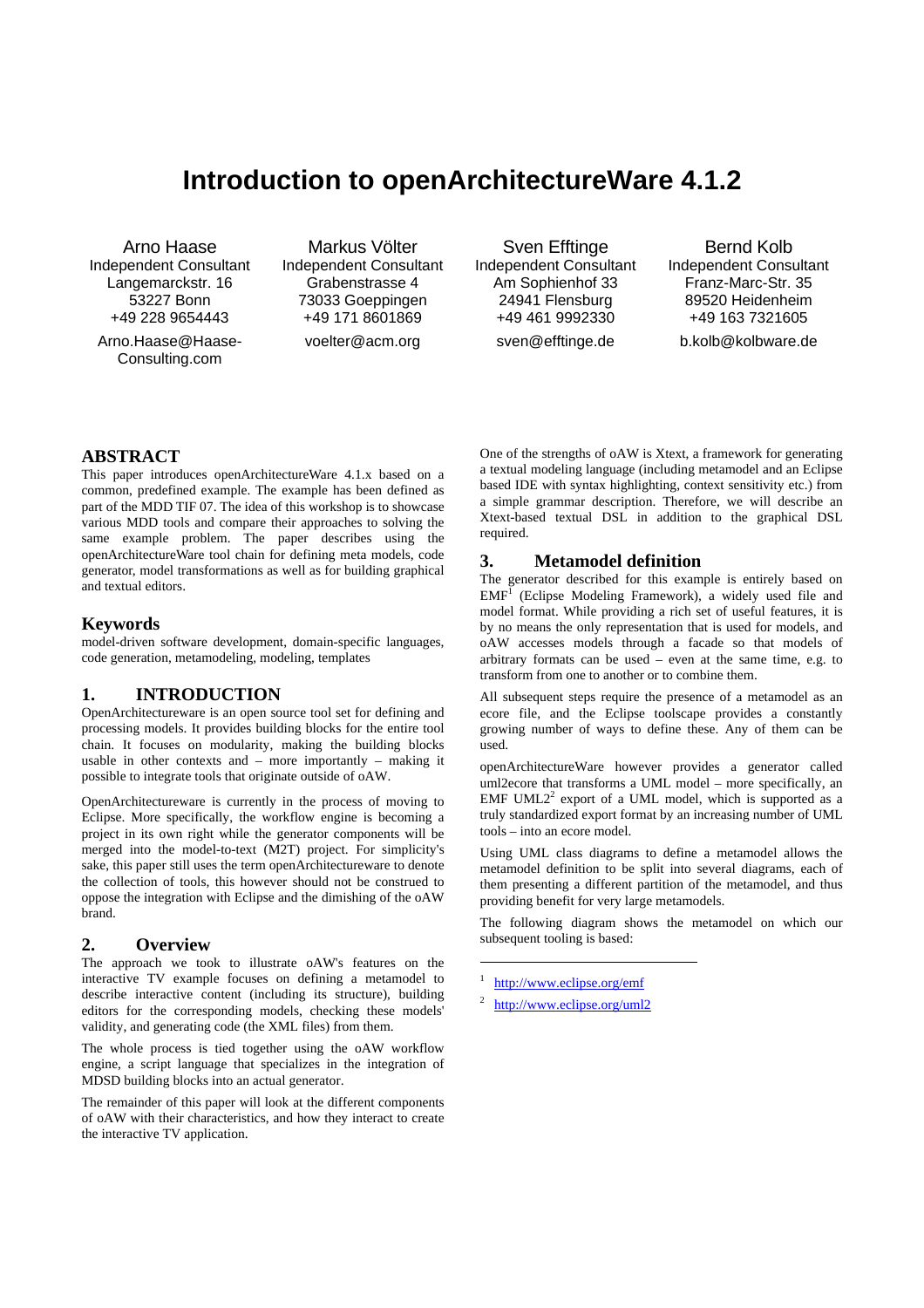

The underlying assumption is that all stakeholders will work on instances of this metamodel.

## **4. Graphical model editor**

In order to provide a graphical editor for models based on the above described metamodel, we created an editor using the Eclipse Graphical Modeling Framework<sup>3</sup> (GMF).

Another approach would have been to use a given graphical editor for a more or less similar metamodel – e.g. using a UML tool with a profile, or Microsoft Visio with guidance as to its usage – and use a model transformation to convert the resulting models to our metamodel (see. section 6). However we chose to use GMF in order to illustrate the integration with the Eclipse platform.

GMF is designed to generate a graphical editor for EMF Metametamodels. In order to do this, the developer has to create a graphical description of the editor, a tooling description of the editor and last, but not least create a mapping where the tooling definition is bound to the graphical definition and the metamodel.

The generated editor can be customized using different extensionpoints and template AOP provided by the XPand template engine. The integration of different check languages is possible.



3 http://www.eclipse.org/gmf

## **5. Textual model editor**

While the requirements specify the use of a graphical editor, we often find textual languages more useful, especially in (but by no means restricted to) project settings where technical people use them to specify parts of a system.

To illustrate this feature, we redundantly created a textual DSL with a textual editor for the itv metamodel. It is based on the Xtext framework and requires a grammar definition in a simplified EBNF format as its only input. The following listing shows this grammar. Note that xText comes with a custom editor that provides code completion, syntax highlighting and the like.

```
ApplicationAST : 
       name=STRING 
       mainMenu = MenuAST; 
PartAST : 
       MenuAST | InfoAST | VoteAST; 
MenuAST : 
       "Menu" name=STRING "{" 
                (parts+=PartAST)* 
       "}"; 
InfoAST : 
       name=STRING ":" text=STRING; 
VoteAST : 
       "Vote" name=STRING 
       (choices+=ChoiceAST)*; 
ChoiceAST : 
       "-" name=STRING;
```
Taking this grammar as input, Xtext generates an editor with syntax highlighting, code completion, folding support, cross referencing, an outline view and other features expected from a modern IDE.

The following listing shows a simple definition of a sample itv application:

```
"World Cup" 
Menu "choice" { 
   Vote "all times favorite player" { 
     - "Schumacher" 
     - "Beckenbauer" 
       - "Rummenigge" 
   } 
 Menu "player info" { 
 "Schumacher": "Goalie" 
          "Beckenbauer": "honorary president of 
Bayern München" 
    } 
    "Background Information": 
       "Football is about winning. " 
}
```
In addition to the editor, Xtext generates a technical metamodel that corresponds to the AST of the grammar. This metamodel is an ecore file.

This metamodel is structurally very similar to the metamodel described in section 3, but it must be noted that it is not the same.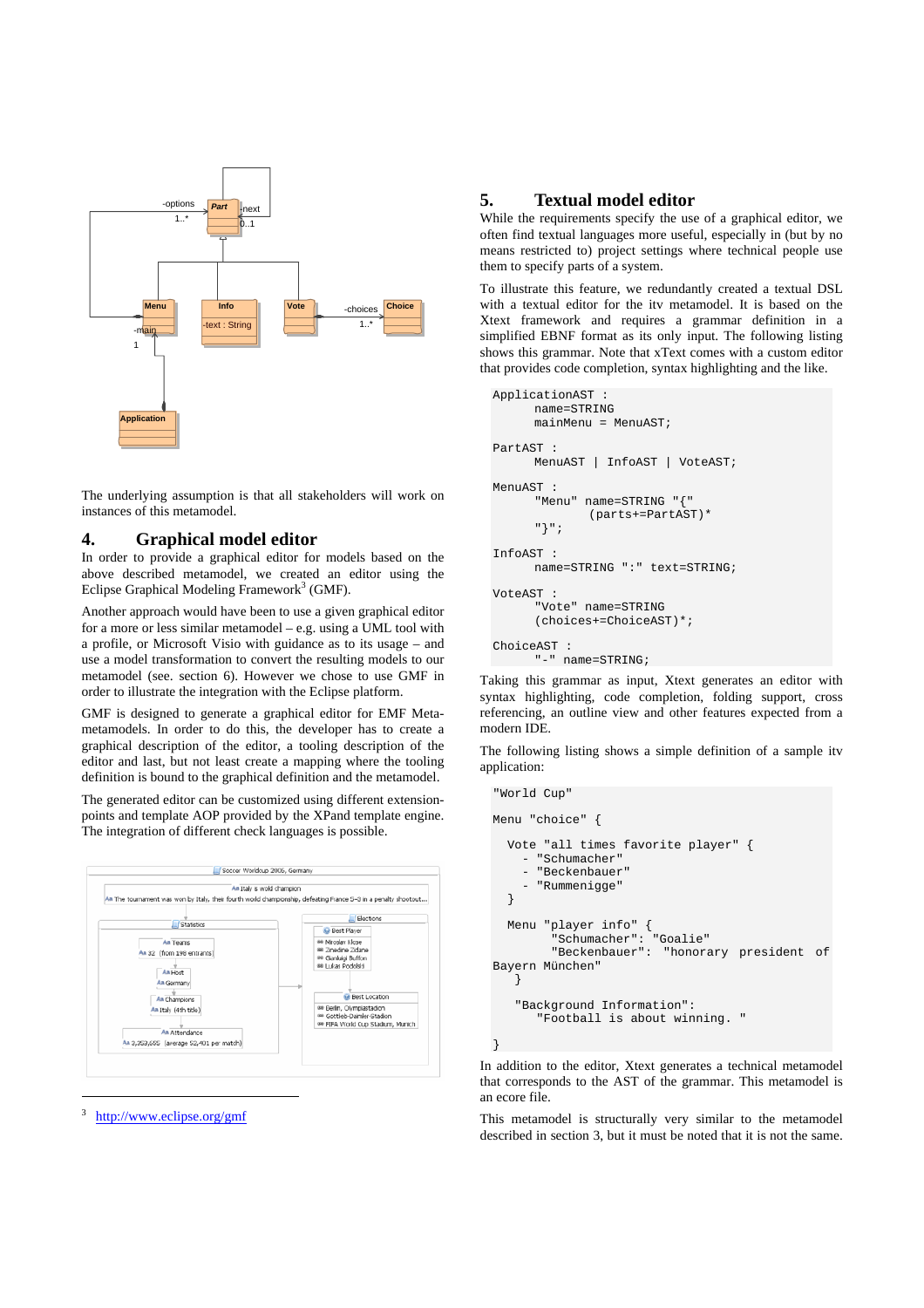Xtext currently does not take a given metamodel as input, making a model transformation to the "real" metamodel necessary.

#### **6. Model transformation**

Xtend is one of the oAW languages. It is a functional language suited for a number of uses.

One of these uses is model transformation (i.e. creating a new model based on one or more existing models), others are model modification (i.e. adding to, removing from or just modifying an existing model) or metamodel extension (see section 9).

We illustrate its model transformation capabilities by showing the Xtend script that transforms from the textual DSL to the "full" DSL that is used by the GMF editor and on which the code geheration is based:

```
import itv; 
extension 
org::openarchitectureware::util::stdlib::io; 
create Application 
     transform (ApplicationAST ast): 
   setName (ast.name) -> 
  setMain (ast.mainMenu.transform ());
transform (PartAST ast): 
   syserr (ast, "unsupported kind of Part"); 
create Menu transform (MenuAST ast): 
     setName (ast.name) -> 
    setOptions (ast.parts.transform ());
create Info transform (InfoAST ast): 
 setName (ast.name) -> 
 setText (ast.text); 
create Vote transform (VoteAST ast): 
     setName (ast.name) -> 
    setChoices (ast.choices.transform ());
create Choice transform (ChoiceAST ast) 
   setName (ast.name);
```
The first line declares implicit namespace resolution for the rest of the file – whenever a type is resolved, it is looked for in the "itv::" namespace which incidentally contains both the source and destination metamodel elements.

The extension statement in the second line includes another extension file, in this case a standard library that provides the syserr extension we use for error reporting.

The actual "extensions" (oAW terminology for functions defined in an Xtend file) consist of an optional return type followed by the extension name and a parameter list. After this signature part, there is a single expression which defines the value of the extension when it is evaluated.

The "->" operator is the oAW way to control execution order of side effects. It chains several expressions, evaluation them from left to right and returning the value of the last of them.

The "create" keyword turns an extension into a create extension, adding special features that are very useful for controling model structure when creating models. The first of these is that it implicitly creates a new model element of the specified type, binding it to "this" so that all feature accesses access it by default.

Secondly, it caches the results of each execution. Any subsequent call to the same extension with the same parameters will result in the same object being returned rather than a new object being created. This allows elegant control over graph structure: Whenever a model element is to be referenced from several places in the model, the transformation can "create" it from each of the referencing places – only the first such "creation" will actually create a new element, and all subsequent "creations" will automatically result in the already created instance.

Thirdly, the newly created element is bound to the cache before the initialization is executed. This deferred initialization deals gracefully with cyclic object dependencies: If object A is created and initialized to reference newly created object B which in turn references A, naively eager initialization would result in endless recursion while deferred initialization as described yields the intended results.

Invocation of extensions is polymorphic in all parameters. The concrete extension to be invoked is chosen at runtime based on the object types of all its parameters. In case of ambiguity, an exception is thrown at runtime.

The invocation of an extension on a collection – such as the invocation of transform() on ast.parts in the MenuAST transformation – serves as a shorthand notation for creating a collection of the results of invoking the extension on all elements of the original collection.

oAW has special tools to support model weaving – i.e. enhancing one model based on an aspect model defining pointcuts to define which parts it applies to – and model merging – i.e. joining several models that conform to the same metamodel into a single larger model. Both features are however not used for the interactive tv example.

# **7. Model validation**

Models can be semantically invalid even if they are syntactically correct. Rather than having every component operating on a model guard against these semantic constraints in an ad hoc manner – or, worse, ignoring the issue and making implicit assumptions – oAW provides a DSL to specify such constraints and checking them explicitly in a separate step of the tool chain.

This constraint validation language is called Check, and the following listing shows two such constraints for an interactive tv application:

```
import itv; 
context Vote WARNING 
       "Must have at least two choices..." : 
    this.choices.size>=2; 
context Vote ERROR 
       "Duplicate choice '"+name+"'" : 
   eContainer.eContents.typeSelect(VoteAST). 
      select(e|e.name==name).size==1; 
context Part ERROR 
       "names must have three chars or more": 
  name.length >= 3i
```
Every constraint declares the type of model elements it applies to, followed by either ERROR or WARNING to indicate the severity of a failed validation.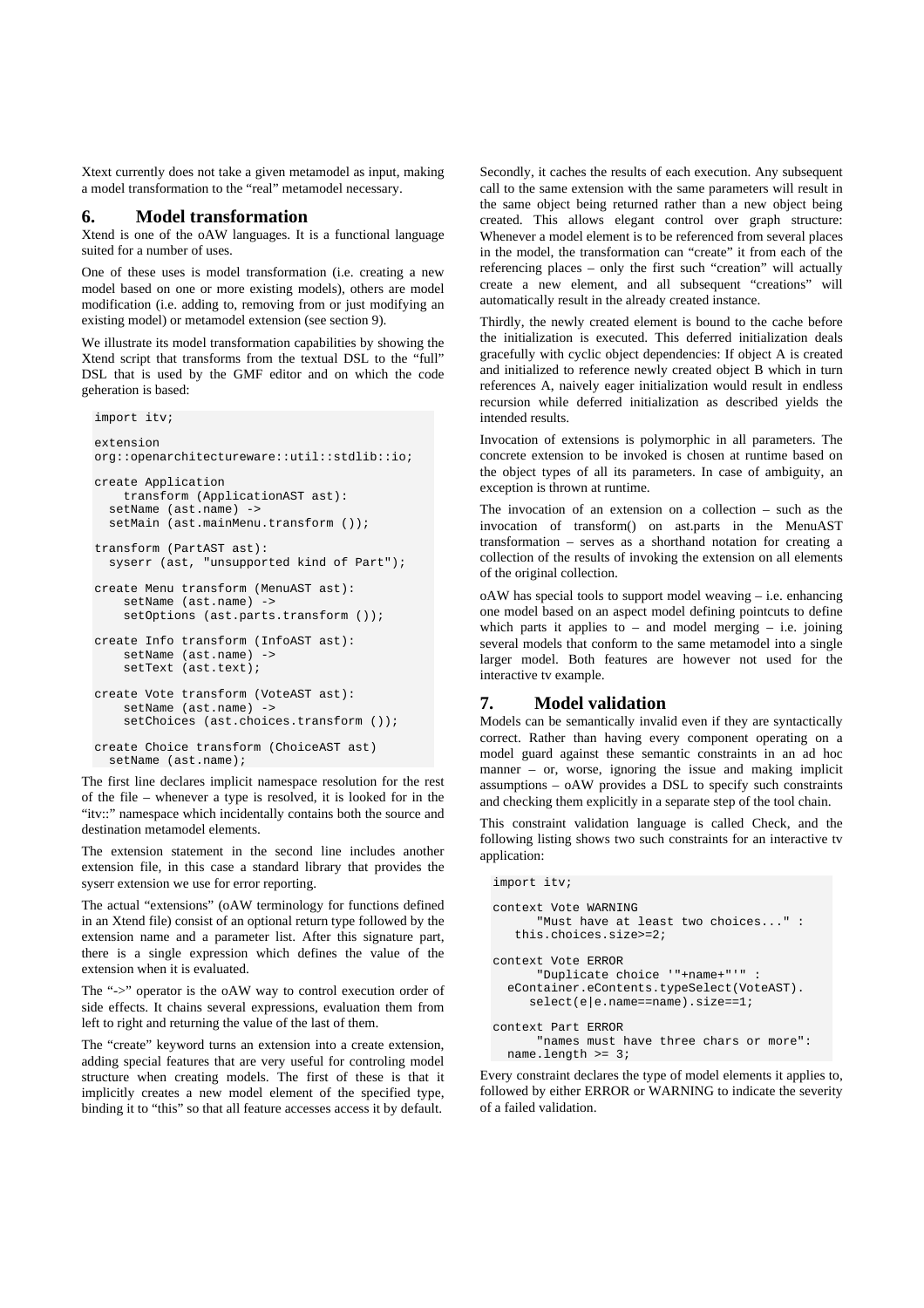The next part of a check declaration is an expression that defines the error message in case of a failure. This message is intended to describe the problem at the metamodel level of abstraction, enabling modelers to understand it and address the course. This is aligned with our conviction that models are first class source code and modelers basically have the same role as programmers.

Since the messages are not just string literals but full fledged expressions, it is possible to include attributes of the checked elements in the message, making for more informative and readable texts.

The actual specification of the constraint is a predicate that is written as an invariant of the metatype, i.e. it must evaluate as "true" for the model element to be valid.

These predicates use the same expression language as the Xtend language, which is based on OCL. The "Duplicate choice" check illustrates the powerful collection operations it provides.

The "typeSelect" operation selects all elements of a collection that conform to a given type. This operation is not part of standard OCL but a custom enhancement we added since selecting elements based on their type is a frequent operation when dealing with models.

It is possible to reference extensions in checks so that common functionality can be factored out and reused across different checks or even several of the oAW languages.

It is possible to specify a supertype as the context of a check, in which case it is checked against all elements of that type or any of its subtypes. The last check is an example of this. It checks the length of the name for all kinds of Parts, i.e. Menu, Info and Vote elements.

#### **8. Code Generation**

After the input models are transformed, merged and validated – not necessarily in this sequence – they are finally fit to be used as input for code generation. For this purpose, oAW provides the Xpand template language. As any of the other tools in the tool chain, the generator can be exchanged for any other generator component.

Xpand is a dedicated template language in that it is optimized for producing textual output. The following listing shows the generator for the interactive tv application.

```
«IMPORT itv» 
«EXTENSION 
org::openarchitectureware::util::stdlib::io» 
«DEFINE root FOR Application» 
   «FILE name+".xml" xml» 
     <?xml version="1.0" encoding="utf-8"> 
       <TVApp name="«name»"> 
          «EXPAND part FOR main» 
       </TVApp> 
   «ENDFILE» 
«ENDDEFINE» 
«DEFINE part FOR Part» 
   «syserr (this, "undefined kind of Part")» 
«ENDDEFINE» 
«DEFINE part FOR Menu» 
   <Menu name="«name»"> 
     «EXPAND part FOREACH options»
```

```
 </Menu> 
«ENDDEFINE» 
«DEFINE part FOR Info» 
   <Text name="«name»"> 
     «text» 
   </Text> 
«ENDDEFINE» 
«DEFINE part FOR Vote» 
   <Vote name="«name»"> 
     «FOREACH choices AS c» 
       <Choice name="«c.name»"/> 
     «ENDFOREACH» 
   </Vote> 
«ENDDEFINE»
```
The first syntactic peculiarity of Xpand files that meets the eye is the french quotation marks « and ». They serve to distinguish between the output that becomes part of the output 1:1, and escaped control code that is interpreted. The french quotation marks were chosen because they very rarely appear in generated output, which makes for far more readable templates.

Xpand files consist of one or more DEFINEs which are the template building blocks. Every such DEFINE has one primary parameter the type of which stands after the FOR and which is bound to "this", and any number of additional "regular" parameters (for which there is no example in this very simple template file).

In our case, the "root FOR Application" template serves as the entry point since it is called from the workflow file (see section 10).

The outermost statement in this template definition is the FILE statement which defines a scope for a file into which output is written. The name of the file is given by an arbitrary expression that can – and usually does – contain references to model properties. Xpand intentionally moved control over the output files into the template language (rather than making it part of the call interface for the generator as many other template languages do) because we found that path and file names often have significant dependencies on model properties. This also addresses the problem of controlling which files to generate when – FILE statements can be executed conditionally.

In order to include the value of model properties in the output, these must be escaped using the french quotation marks, as in <TVApp name="«name»">. This fragment inserts the value of the application's name element in double quotes as the name attribute of a TVApp tag.

Templates can call other templates as exemplified by the "EXPAND part FOR main" call. this causes the output of the called template to be inserted in the place of the call. If a template is to be expanded for all elements in a collection rather than a single element, FOREACH must be used instead of FOR.

If there are several templtes of the same name, a call is resolved polymorphically based on the object type of the parameters. This allows elegant template code without explicit conditional code – the expansion of "part" for the options stored in a menu chooses the appropriate template depending on whether a given part is a Menu, an Info or a Vote.

There is also support for loops without calling templates. This need is catered to by the FOREACH element.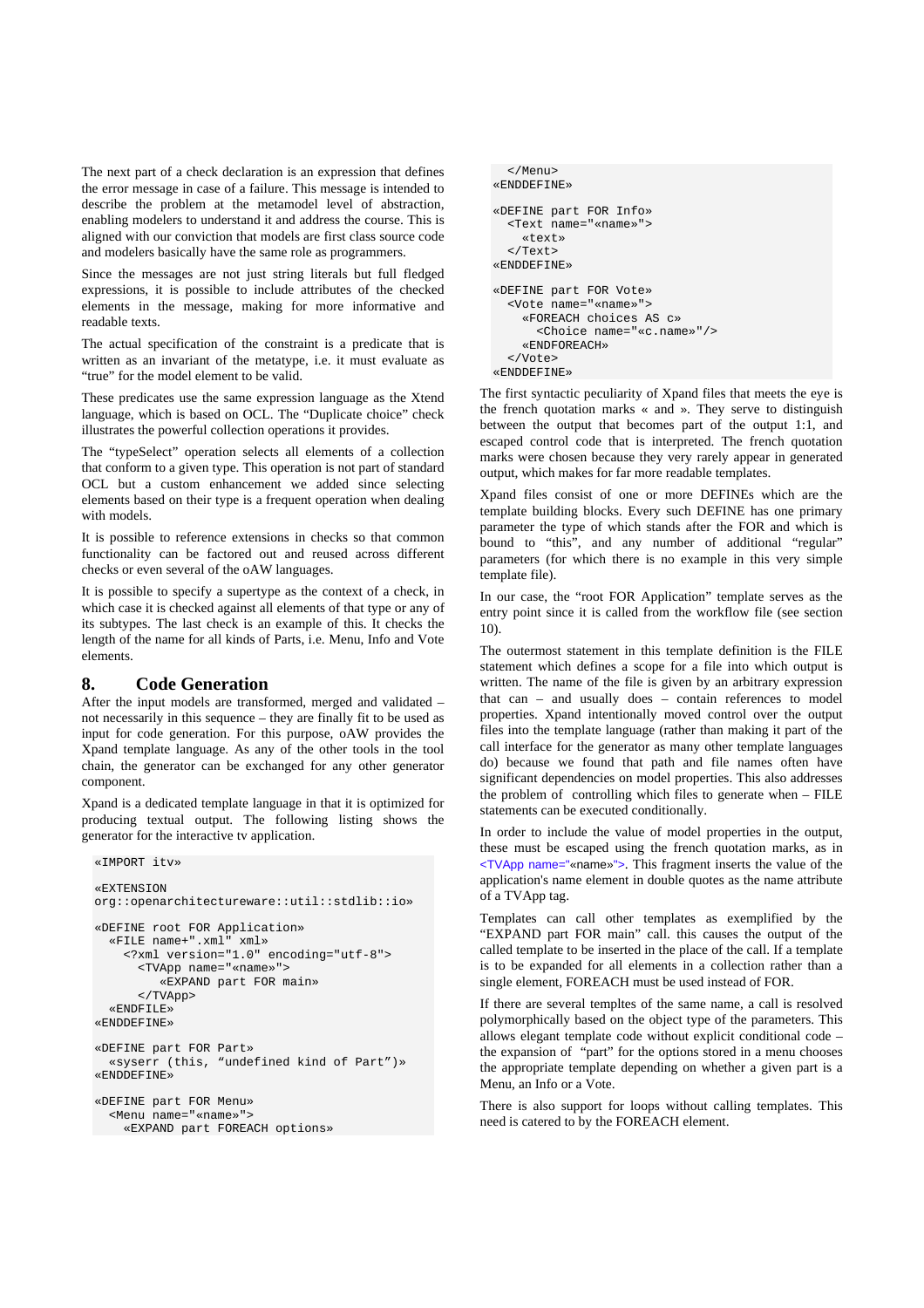The EXTENSION declaration in the header of the file makes the contents of the standard library for io available to the template. It is used to report a runtime error in the "part" template for Part.

The template file for the interactive tv example is laid out for readability of the template definitions. This results in output that is badly layouted, mostly due to a big number of empty lines and counterintuitive indentation.

This trade-off between template and output readability is typical of template languages, and the oAW approach is to go for template readability and apply a code beautifier afterwards. There is a hook in the workflow call of the generator (see section 10).

#### **9. Metamodel extension**

The Xtend language appeared in three contexts so far, first as a means for model transformation and then as part of constraint checking and templates. On a more general note, it serves to dynamically add features to metamodel elements.

In principle, it is possible to add all functionality needed by any metamodel type to the type directly  $-$  e.g. as operations. The interactive tv application is so simple that it does not really require this, but it frequently happens in more complex metamodels.

Let us assume a metamodel that represents type definitions in some kind of namespace. Let us further assume we want to generate Java classes from these definitions. Then we need a concept of the fully qualified name of the Java type, which basically is a derived attribute based on the names of the type and the surrounding namespaces.

It is usually a bad idea to implement this logic in the templates because that reduces readability and, worse, enforces copy and paste programming and quickly results in a maintenance nightmare when consistent changes of all occurrences are required.

Another approach would be to implement it as an operation "getJavaFQN()" on the metaclass, assuming the metamodel type is actually represented by a class. This approach works – and is supported by oAW – but it has two major drawbacks.

Firstly, it works only if the metamodel is represented by classes and these classes are available for customization. This would for example preclude the use of dynamic EMF or Ecore models generated from XSDs.

Secondly, it does not scale well. Let us assume that our effort is part of a company-wide integration effort and we generate not only Java but also C++, Corba IDL and XSDs from the same models. Then the metaclasses would be burdened with helper functionality for every single target platform, bloating them and making them highly volatile.

Because of these issues, oAW introduced the concepts of extenal metaclass extensions using the Xtend language. It allows the definition of additional operations and derived attributes without actually touching the metamodel itself, yet making these extensions available as if they were part of the metamodel definition itself.

The extensions can be loaded selectively, and only those extensions that are loaded for a given scope are present. So a template generating Java code can add the Java specific extensions while a C++ template can ignore these and add the C++ specific extensions instead.

This concept of extending the metamodel is reflected in two alternative mode of invocation of extensions.

The first of these is to treat them as regular functions (as opposed to methods / features of a metamodel type). Using this call syntax, the code to compute the fully qualified name of a type would look as follows:

#### getJavaFQN (type)

But oAW integrates extensions into the type system, making them actual features of the first parameter type. That makes the following syntax possible, which has identical semantics to the previous one:

type.getJavaFQN ()

Depending on the context, one or the other of these options is more intuitive, but both are always available.

#### **10. Integration of the steps**

So far this paper looked at the different building blocks of a generator – model editor, validator, transformation engine, and the generator proper. These building blocks expect models as input, process models, and provide models as output.

In order to combine these modular tools into a complete generator, some sort of execution engine is required. The oAW workflow engine provides this functionality.

It executes a workflow file which is an XML definition of a sequence of components. Each component is described by its type – a fully qualified Java class name – and parameters, the instantiation being done by reflection along the lines of a Spring application initialization.

The components are executed in the sequence in which they appear in the workflow definition. They communicate with each other through so-called slots, i.e. entries in a global Map that is controlled by the workflow engine and to which every component has read and write access.

The following listing shows a simple workflow definition for the interactive tv exmple:

```
<workflow> 
   <component id="read" 
         class="oaw.emf.XmiReader"> 
     <outputSlot value="model"/> 
     <firstElementOnly value="true"/> 
     <modelFile value="models/modelFile.xmi"/> 
   </component> 
   <component class="oaw.check.CheckComponent"> 
       <metaModel id="mm" 
          class="org.openarchitectureware.type. 
                        emf.EmfMetaModel"> 
          <metaModelFile value="itv.ecore"/> 
       </metaModel> 
     <checkFile value="itvConstraints"/> 
     <emfAllChildrenSlot value="model"/> 
   </component> 
   <component id="gen" 
        class="oaw.xpand2.Generator" 
        kipOnErrors="true"> 
     <metaModel idRef="mm"/>
```